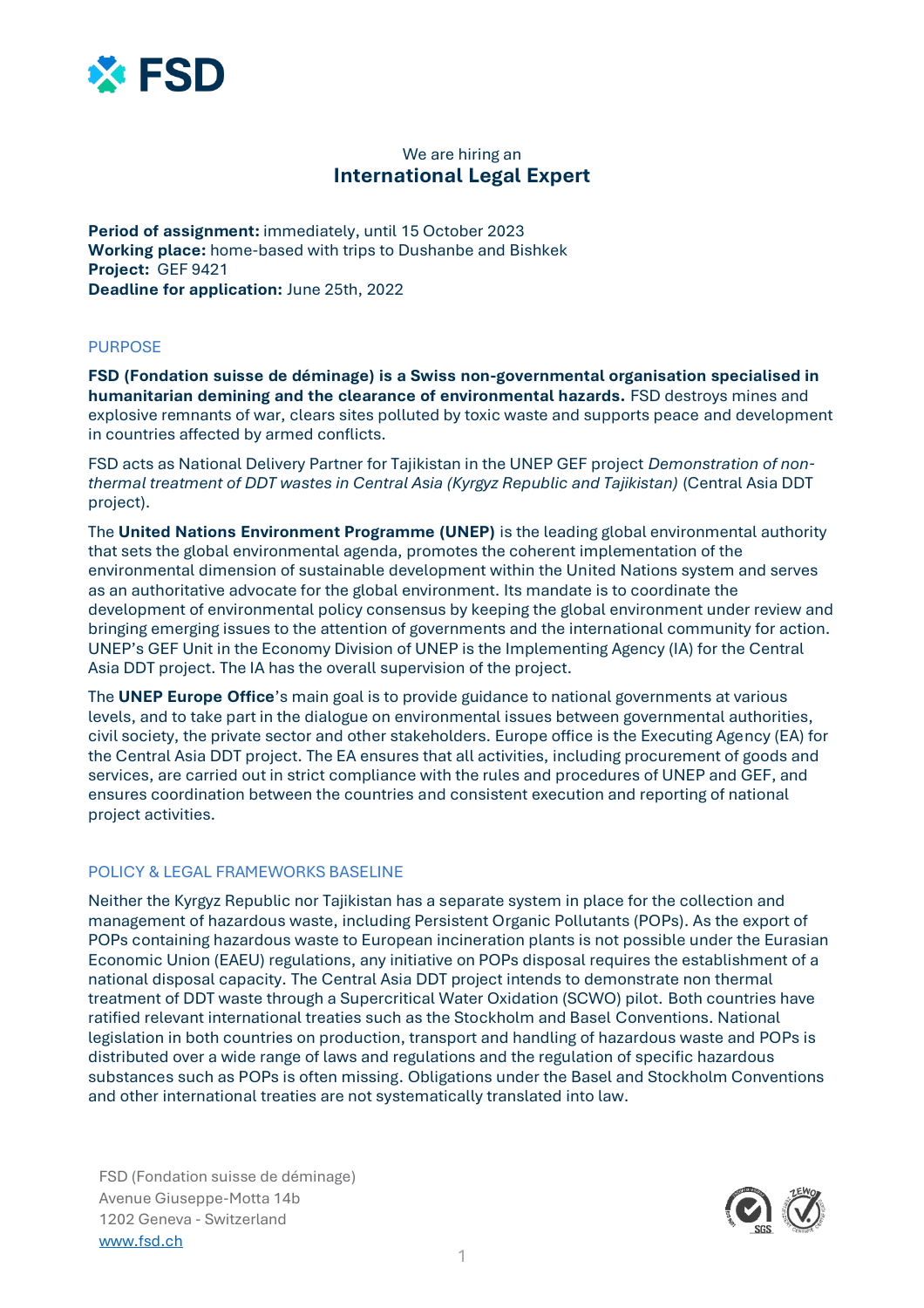

# JOB DESCRIPTION

As the project aims to develop Hazardous Waste management strategies in both countries to bring management in line with international best practices and the requirements of the Stockholm and Basel Conventions, including improved legislation and technical regulations aligned with regional common standards under the EAEU, the role of the International Legal Expert is to provide guidance to project partners on how to improve the two national policy and legal frameworks for sound management of hazardous wastes including POPs.

## ROLES & RESPONSIBILITIES

Key responsibilities and roles are outlined below:

- Provide guidance and drafting support to update existing national policy and legal frameworks in Kyrgyzstan and Tajikistan based on amongst others existing legislative reviews carried out in the framework of previous projects and a detailed gap analysis (one for each project country).
- Develop a set of recommendations to update the existing national policy and legal frameworks on hazardous wastes, including identifying opportunities to set appropriate emission limits for pollution from hazardous waste management activities.
- Provide feedback and additional support to both governments when they present their implementation plan for the above-mentioned recommendations to update the existing national policy and legal frameworks on hazardous wastes.
- Provide feedback and additional support during the development of a National Hazardous Waste Management Strategy and Action Plan in both project countries.
- Participate in the preparation and implementation of a Regional High Level Waste Management Meeting with national decision makers, relevant legal experts from the two countries and UNEP representatives.

## REPORTING

The incumbent International Legal Expert reports directly to the FSD Project manager. The incumbent will prepare a workplan for the duration of the contract. Each quarter, in order to account for adjustment of priorities, the workplan will be reviewed jointly with the GEF DDT Project Manager. A concise progress report on the delivery of the workplan will be prepared at the end of each calendar month to monitor and identify issues.

# LOCATION & TRAVEL

Home-based with trips to Dushanbe and Bishkek, including:

- One trip to Dushanbe for the national legal workshop in Tajikistan to present recommendations to update the existing policy and legal frameworks on hazardous wastes
- One trip to Bishkek for the national legal workshop in Kyrgyzstan recommendations to update the existing policy and legal frameworks on hazardous wastes
- One trip to Bishkek or Dushanbe to a High Level Regional Hazardous Waste Management Meeting with participation of national decision makers, relevant legal experts from the two countries and UNEP representatives

FSD (Fondation suisse de déminage) Avenue Giuseppe-Motta 14b 1202 Geneva - Switzerland [www.fsd.ch](http://www.fsd.ch/)